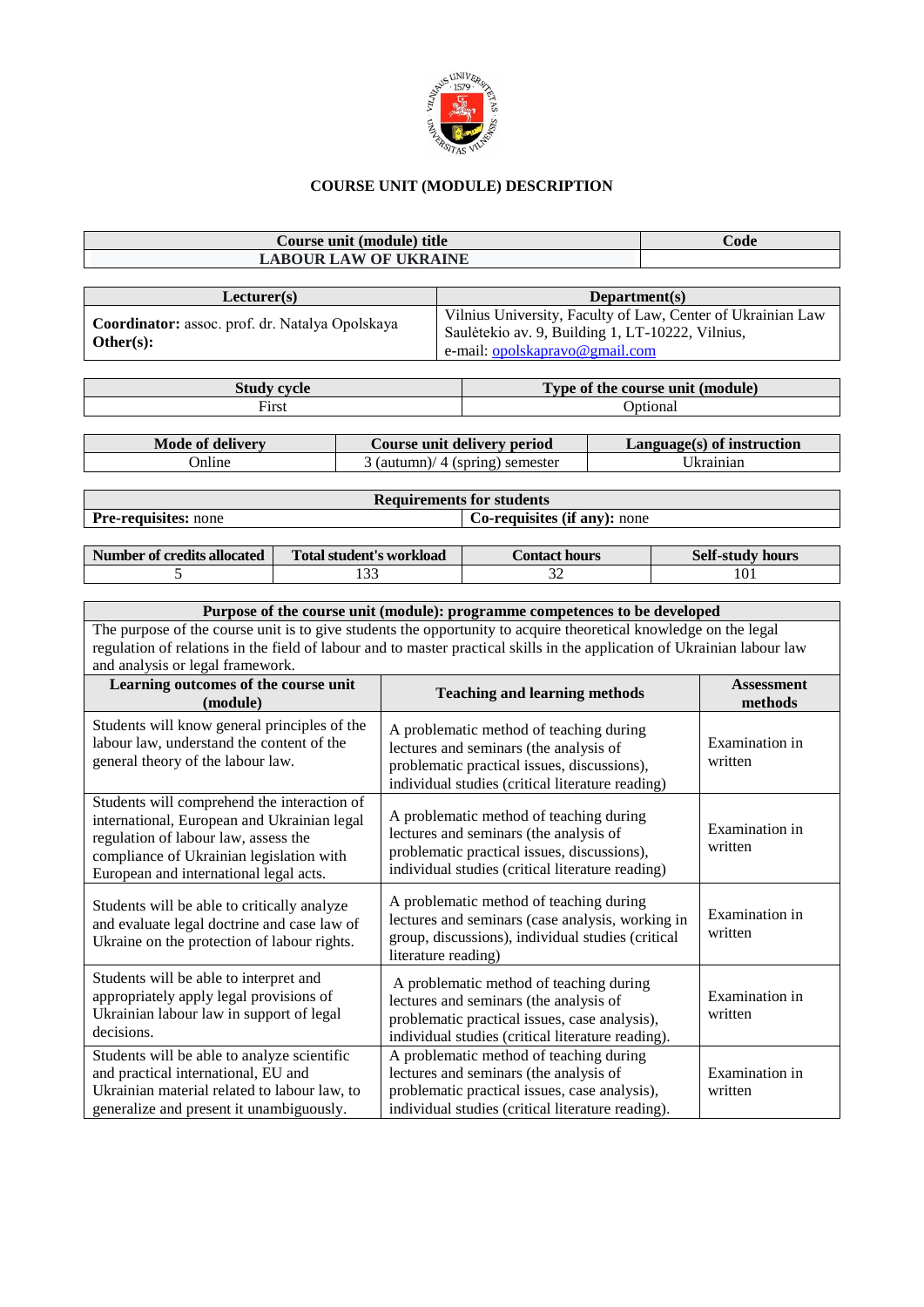|                                     |                                                                                                         | <b>Contact hours</b> |               |                |                    |                      |                 |                      | Self-study: hours and assignments |                                                                                                             |  |
|-------------------------------------|---------------------------------------------------------------------------------------------------------|----------------------|---------------|----------------|--------------------|----------------------|-----------------|----------------------|-----------------------------------|-------------------------------------------------------------------------------------------------------------|--|
| Content: breakdown of the<br>topics |                                                                                                         | <b>ectures</b>       | Consultations | Seminars       | Practical sessions | aboratory activities | Internship/work | <b>Contact hours</b> | Self-study hours                  | <b>Assignments</b>                                                                                          |  |
| 1.                                  | Subject, method, system of<br>labour law of Ukraine,<br>sources, principles of labour<br>law of Ukraine | $\overline{2}$       |               | $\overline{2}$ |                    |                      |                 | 10                   | 21                                | Reading academic literature and<br>main legal sources. Analysis of<br>relevant cases in the court practice. |  |
| 2.                                  | Subjects of labour law                                                                                  | $\overline{2}$       |               | $\overline{2}$ |                    |                      |                 | 4                    | 16                                | Reading academic literature and<br>main legal sources. Analysis of<br>relevant cases in the court practice. |  |
| 3.                                  | Legal relations in the field of<br>labour, legal regulation of<br>employment                            | $\overline{2}$       |               | $\overline{2}$ |                    |                      |                 | 4                    | 16                                | Reading academic literature and<br>main legal sources. Analysis of<br>relevant cases in the court practice. |  |
| 4.                                  | Employment agreement,<br>contract. Types, conditions<br>of conclusion, changes,<br>termination          | $\overline{2}$       |               | $\overline{2}$ |                    |                      |                 | 4                    | 16                                | Reading academic literature and<br>main legal sources. Analysis of<br>relevant cases in the court practice. |  |
| 5.                                  | Working conditions                                                                                      | $\overline{c}$       |               | 4              |                    |                      |                 | 4                    | 16                                | Reading academic literature and<br>main legal sources. Analysis of<br>relevant cases in the court practice. |  |
| 6.                                  | Liability in labor law                                                                                  | $\overline{c}$       |               | $\overline{2}$ |                    |                      |                 | $\overline{2}$       | 6                                 | Reading academic literature and<br>main legal sources. Analysis of<br>relevant cases in the court practice. |  |
| 7.                                  | International legal<br>regulation of labor                                                              | $\overline{2}$       |               | 4              |                    |                      |                 | 4                    | 10                                | Reading academic literature and<br>main legal sources. Analysis of<br>relevant cases in the court practice. |  |
|                                     | <b>Total</b>                                                                                            | 14                   |               | 18             |                    |                      |                 | 32                   | 101                               |                                                                                                             |  |

| <b>Assessment</b>         | Weight,    | <b>Assessment</b>                    | <b>Assessment criteria</b>                                                                                                                                                                                                                                                                                                                                                                                                                                                                                                                                                                                                                                                                                                                                                                                                                                                                                                                                                    |
|---------------------------|------------|--------------------------------------|-------------------------------------------------------------------------------------------------------------------------------------------------------------------------------------------------------------------------------------------------------------------------------------------------------------------------------------------------------------------------------------------------------------------------------------------------------------------------------------------------------------------------------------------------------------------------------------------------------------------------------------------------------------------------------------------------------------------------------------------------------------------------------------------------------------------------------------------------------------------------------------------------------------------------------------------------------------------------------|
| strategy                  | percentage | period                               |                                                                                                                                                                                                                                                                                                                                                                                                                                                                                                                                                                                                                                                                                                                                                                                                                                                                                                                                                                               |
| Examination<br>in written | 100        | During the<br>examination<br>session | Two practical situations to be solved by students in written, where<br>students are expected to demonstrate advanced theoretical knowledge of<br>the issues studied during the course, a conceptual understanding of the<br>complexity of the legal framework of labour law and the case law of the<br>Court of Justice.<br>Final exam is evaluated by the 10 points assessment criteria for the final<br>evaluation:<br>10 points (excellent), excellent knowledge and abilities;<br>٠<br>9 points (very good), strong, good knowledge and abilities;<br>$\bullet$<br>8 points (good), better than average knowledge and abilities;<br>٠<br>7 points (average), average knowledge and abilities, with minor<br>$\bullet$<br>mistakes:<br>6 points (satisfactory), knowledge and abilities are lower than<br>$\bullet$<br>medium, includes some mistakes;<br>5 points (weak), knowledge and abilities satisfies minimal<br>٠<br>requirements;<br>4-1 points – unsatisfactory. |

| <b>Author</b>                                | Year<br>of<br>public<br>ation | <b>Title</b>                                        | <b>Issue of a</b><br>periodical or<br>volume of a<br>publication | Publishing place and<br>house or web link |
|----------------------------------------------|-------------------------------|-----------------------------------------------------|------------------------------------------------------------------|-------------------------------------------|
| <b>Compulsory reading</b>                    |                               |                                                     |                                                                  |                                           |
| Kol. avtoriv; za<br>red. $V. O.$<br>Kuchera. | 2017                          | Trudove pravo Ukrayiny:<br>navchal'ny' j posibny' k |                                                                  | L'viv: L'vDUVS                            |
| Bolotina N. B.                               | 2008                          | Trudove pravo Ukrainy                               |                                                                  | Ky`yiv: Znannya                           |